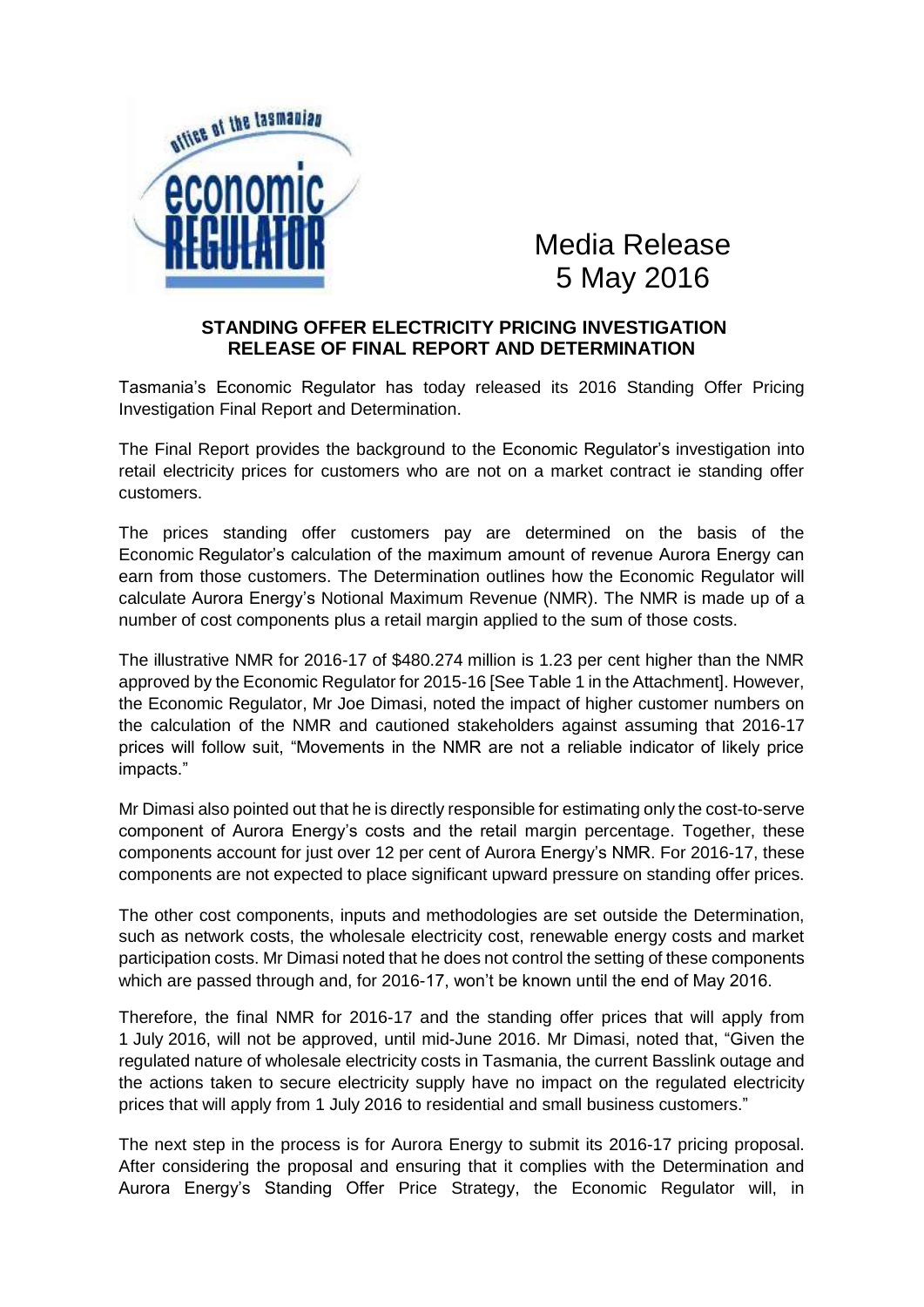mid-June 2016, determine Aurora Energy's prices for 2016-17. Details about price impacts for standing offer customers will also be available at that time.

For further information contact:

Dean Burgess Director, Office of the Tasmanian Economic Regulator Tel: 6166 4422 or office@economicregulator.tas.gov.au Copies of the Final Report, Determination, Price Approval Guideline and Statement of Reasons are available at: [www.economicregulator.tas.gov.au](http://www.economicregulator.tas.gov.au/) Go to *Whats New*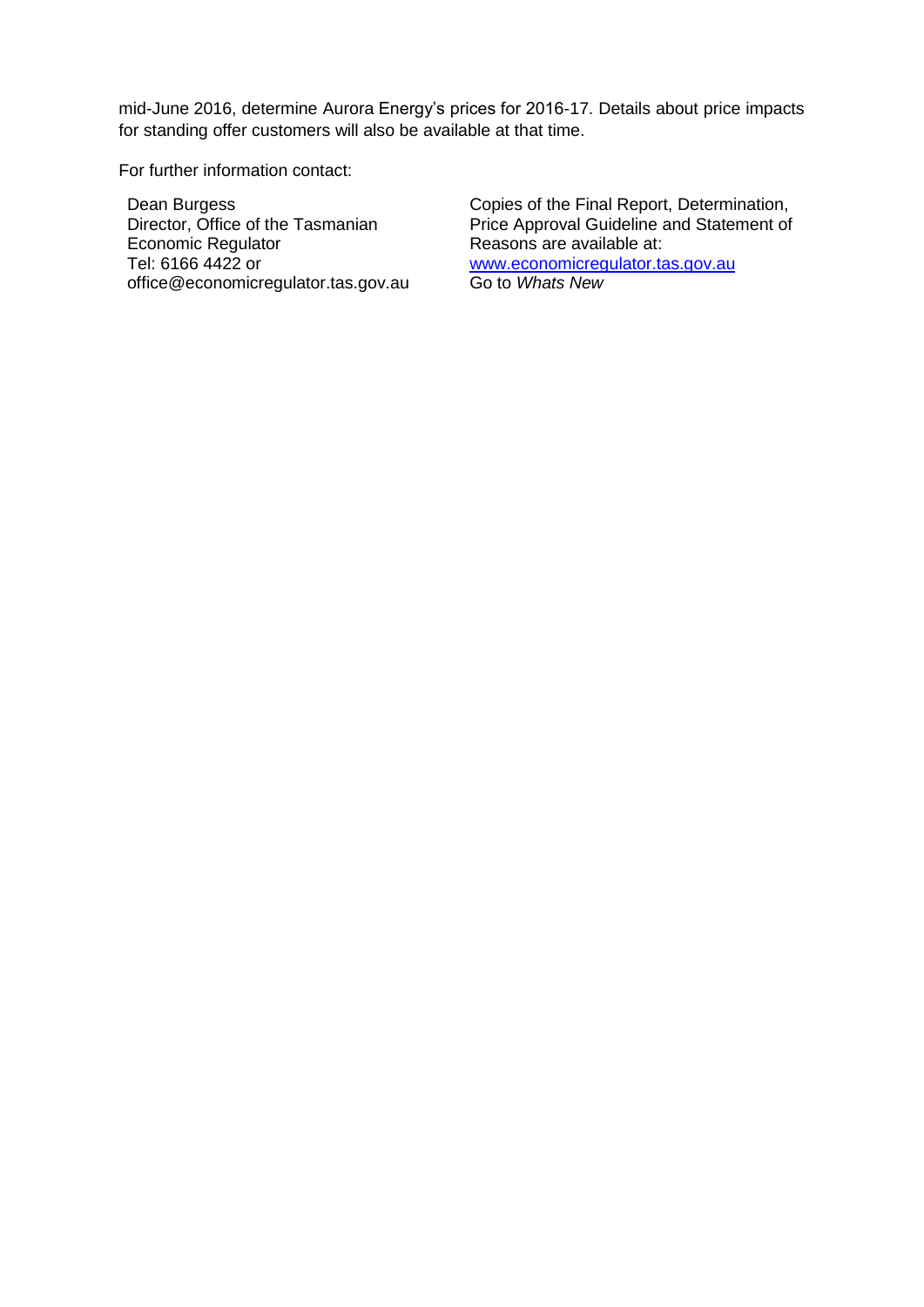## **Attachment**

**Table 1: Comparison of Aurora Energy's Notional Maximum Revenues, customer numbers and load**

| <b>NMR Component</b>             | 2015-16 (Period 3,<br>2013 Determination) | <b>Aurora Energy</b><br>Preliminary<br><b>Submission NMR for</b><br>2016-17 | <b>Economic</b><br><b>Regulator's Final</b><br><b>Report Illustrative</b><br>NMR for 2016-17 |
|----------------------------------|-------------------------------------------|-----------------------------------------------------------------------------|----------------------------------------------------------------------------------------------|
| Wholesale Electricity Cost (\$m) | 107.541                                   | 112.900                                                                     | 128.772                                                                                      |
| Cost-to-Serve (\$m)              | 36.436                                    | 34.060                                                                      | 33.151                                                                                       |
| Network Costs (\$m)              | 282.905                                   | 255.400                                                                     | 248,400                                                                                      |
| Metering Costs (\$m)             |                                           | 12.914                                                                      | 12.914                                                                                       |
| Adjustments (\$m)                | 0.103                                     |                                                                             |                                                                                              |
| AEMO Charges (\$m)               | 2.068                                     | 2.000                                                                       | 2.045                                                                                        |
| RET Costs (\$m)                  | 19.793                                    | 22,000                                                                      | 29.092                                                                                       |
| Sub-total (\$m)                  | 448.846                                   | 439.274                                                                     | 454.375                                                                                      |
| Retail Margin (\$m)              | 25.584                                    | 25.039                                                                      | 25.899                                                                                       |
| Total NMR (\$m)                  | 474.430                                   | 464.313                                                                     | 480.274                                                                                      |
| Cost-to-serve/customer Note 1    | 159.14                                    | 150.12                                                                      | 138.45                                                                                       |
| Customer numbers                 | 228 951                                   | 226 878                                                                     | 239 446                                                                                      |
| Load (GWh)                       | 1991                                      | 1869                                                                        | 1969                                                                                         |

Notes:

1. The lower cost-to-serve per customer for 2016-17 is due to a changed approach to assessing Aurora Energy's customer numbers. This approach relies on Aurora Energy's actual customer numbers at a point in time which has resulted in higher customer numbers and, consequentially, a significant decrease in the cost-to-serve per customer relative to the cost-to-serve per customer for 2015-16 and Aurora Energy's proposed cost-to-serve per customer for 2016-17.